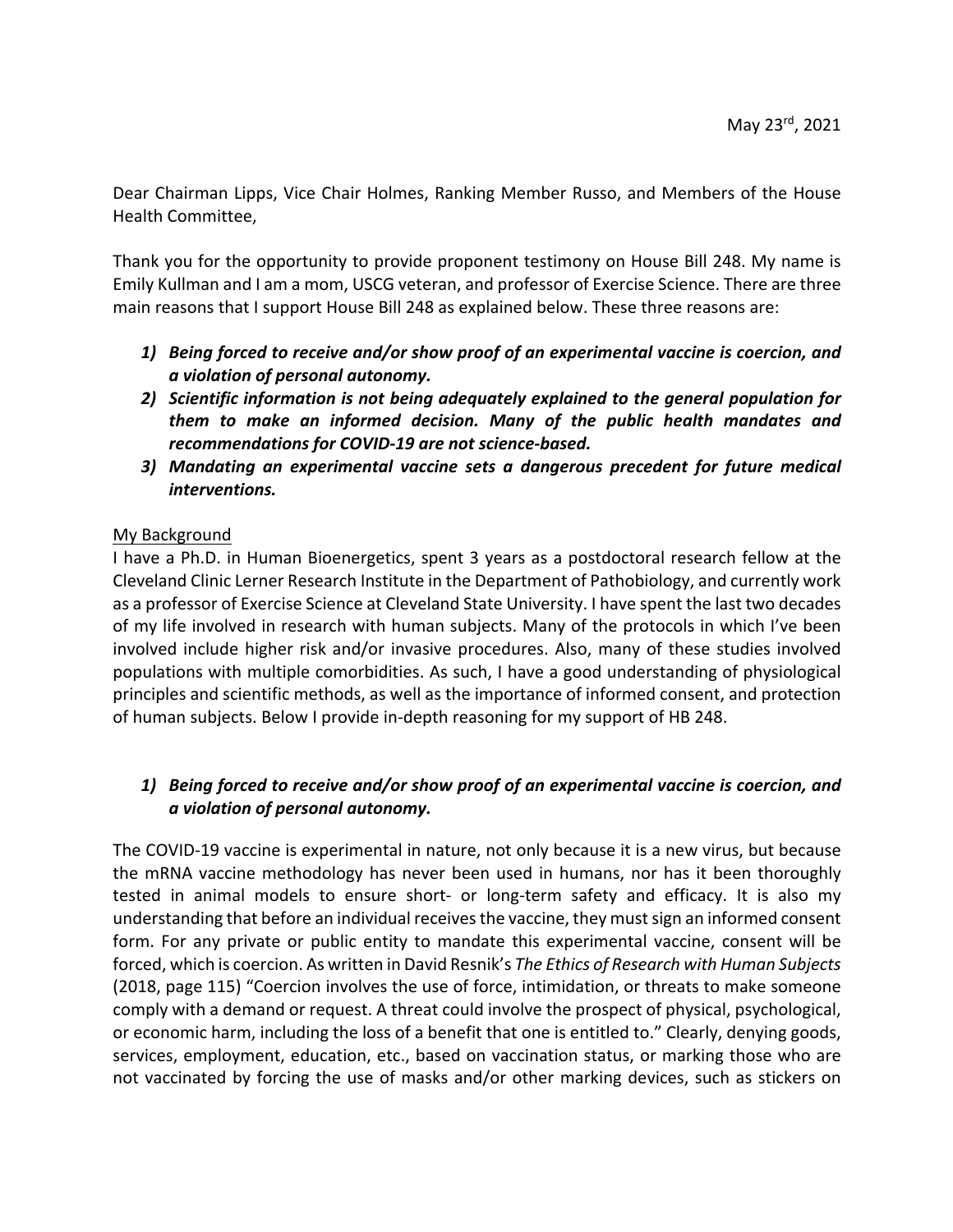badges (as was done at the Cleveland Clinic for flu vaccination status when I worked at the Cleveland Clinic) is coercion and a violation of personal autonomy.

Getting this vaccine, or any vaccine for that matter (such as the flu vaccine) should be a personal choice. Every year in the United States, millions of people choose to eat healthy, regularly exercise, not smoke, minimize alcohol intake, avoid putting any harmful chemicals in their body, and practice responsible sexual behavior. By doing so, they avoid developing or dying from diseases that kill millions of Americans every year. This is because we have the freedom to choose what goes into our bodies and how we treat our bodies. Vaccines should not be any different. There are recommendations based on risk, and people can choose what is best for themselves and their children. Yet, under many circumstances, citizens are not being given a choice on getting vaccines, or are being penalized for not getting the vaccine by having service withheld or being forced to wear a mask, even if they have naturally acquired immunity.

Some may argue that this is no different than mandating other vaccines, like Hepatitis B or the MMR vaccine (for which exemptions exist, and most people choose to get anyway). This is not the case with COVID-19. Hepatitis B, measles, mumps, and rubella have all been well-studied and there is vastly greater depth of understanding of these diseases than of COVID-19. Furthermore, the vaccines for these illnesses have undergone the rigorous short- and long-term research trials and testing required for FDA approval. In looking at VAERS data, adverse side effects for essentially all FDA-approved vaccines are extremely rare. However, with the COVID-19 vaccine, VAERS data indicates noticeably higher numbers of adverse side effects, including death, following the COVID-19 vaccine. Speaking from personal experience, in the two 4-hour shifts that I volunteered at the CSU Mass Vaccination Clinic, I was made aware of two immediate adverse reactions to the vaccine, at least one of which required emergency medical treatment (I worked as door greeter, so I was not directly involved with the vaccination process – there were likely many more that I was not aware of). In addition, I had multiple students call-off from class because they were too sick to attend due to having gotten the vaccination. I have never seen this happen because of a vaccine before. Having served overseas in the US Coast Guard (CGC Midgett 94-96, CGC Polar Sea 96-98), I've had many vaccinations. The only one I can remember making me sick was the Yellow Fever vaccine, which caused an achy arm and a fever for 1 hour, after which I was fine. The reactions to the COVID-19 vaccine are not typical, and the long-term effects are also unknown. Individuals should be informed of their risk to benefit ratio and allowed to decide for themselves if they want the vaccine.

### **2) Scientific information is not being adequately explained to the general population for them to make an informed decision. Many of the public health mandates and recommendations are not science-based.**

Last November (2020) during the week of Thanksgiving and the week after, I was sick with COVID-19. Prior to being infected, and several times thereafter, I have donated blood to the Red Cross, which has allowed me to monitor the status of my COVID-19 antibody response, and potentially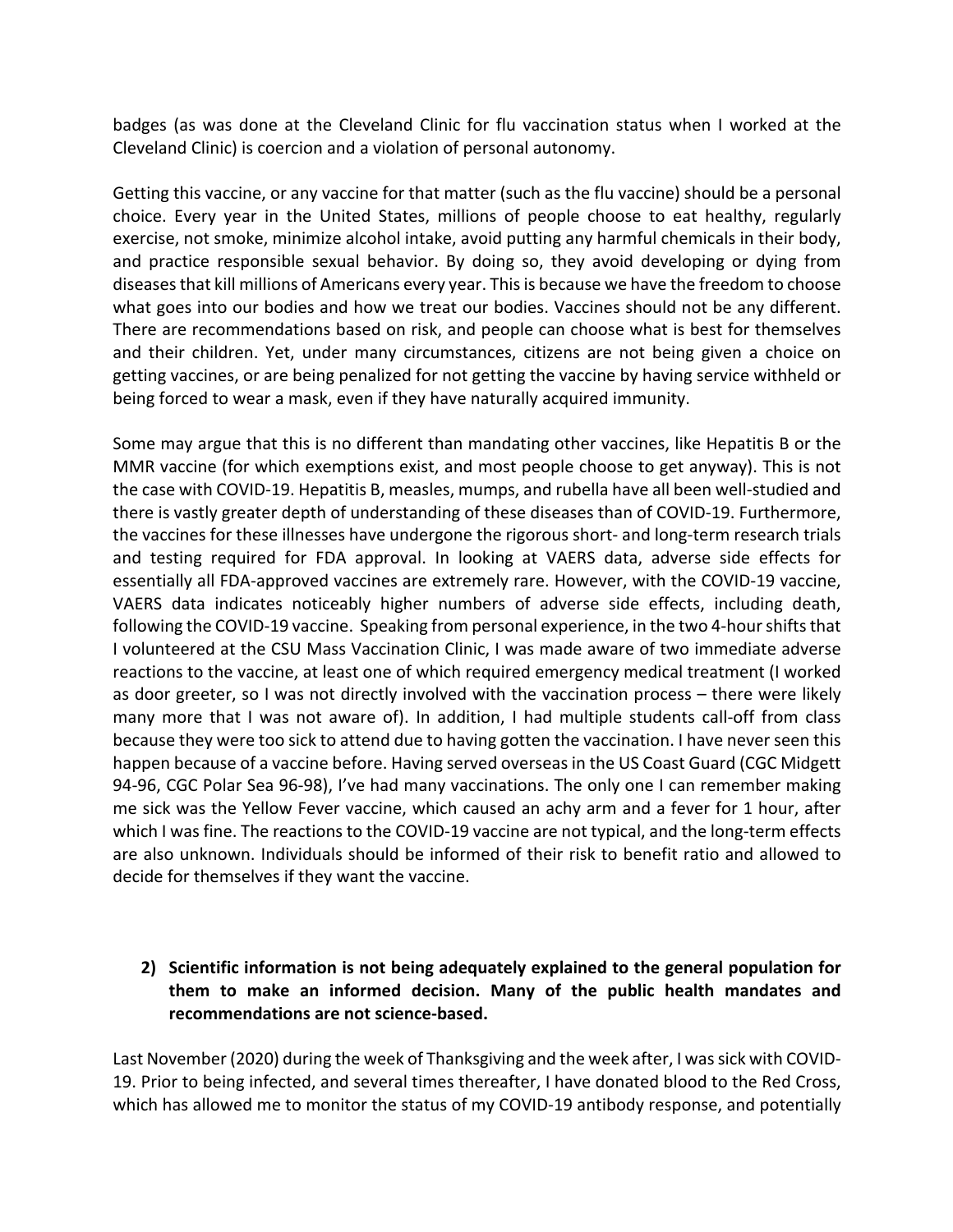provide convalescent plasma to those that may become severely ill with COVID-19. Since having COVID-19, I have tested positive for antibodies with every donation, and as recently as April - my most recent donation. Please note that the Red Cross tests for COVID antibodies for both the spike protein, as well asthe nucleocapsid protein, which is another component of the virus which allows the Red Cross to decipher between individuals who have been vaccinated vs. those who have actually been infected with the virus. Testing positive for antibodies 6 months after being infected does not come as a shock to me, since the scientific literature has indicated lasting and effective immunity in those that have been infected with COVID-19 (see research articles here and here). Furthermore, recently published research indicates that naturally acquired immunity is likely BETTER than vaccine acquired immunity, particularly with regards to protection from the variants (See NIH directors blog here and scientific article here).

If this is the case, why would someone with naturally acquired immunity need to be vaccinated? Why do naturally immune people need to continue to wear a mask even though they have better immunity than those who have only been vaccinated? Why is this information not being shared by our public health officials? Why are people, even those who have been infected with COVID-19, being told that they MUST get a vaccine? If one has natural immunity, or has immunity from vaccination, why should they care if others get vaccinated? This brings me to my third and final point.

# **3) Mandating an experimental vaccine sets a dangerous precedent for future medical experimental interventions.**

Skipping adequate testing for a vaccine to a virus that has an exponentially low mortality rate among healthy individuals sets an extremely dangerous precedent. It is unclear why this is being done, particularly considering the aforementioned ethical concerns and published scientific observations. The continual fearmongering, and the lack of transparency and education from public health experts, as well as the silencing of those who offer any criticism is appalling. It has been recently indicated that those who have had the vaccine will likely need boosters because of the variants, thereby putting more money into the hands of large pharmaceutical companies (it is worth noting that those with naturally acquired immunity are likely already immune to the variants). Additionally, the NIAID/NCI are already working on the next generation of coronaviarus "super-vaccines" using nanoparticle technology that will supposedly pre-immunize us from future coronaviruses (see summary here). The concern over using these new technologies with malicious intent is valid, and worthy of questioning. As a matter of fact, this SHOULD be questioned, since they have the potential of directly impacting the survival of our species. As well, they should be thoroughly tested rather than brazenly injected into millions of people, while shaming and discriminating against those who prefer not to get the vaccine. The prevailing rhetoric is encouraging those who don't need the vaccine to get it anyway, in the name of protecting those that may be vulnerable. *But at what cost?* The long-term risks of this vaccine have not been studied. What if they effect fertility, or influence the genotype of offspring? I believe that the vast majority of researchers and clinicians are well-intentioned and want to truly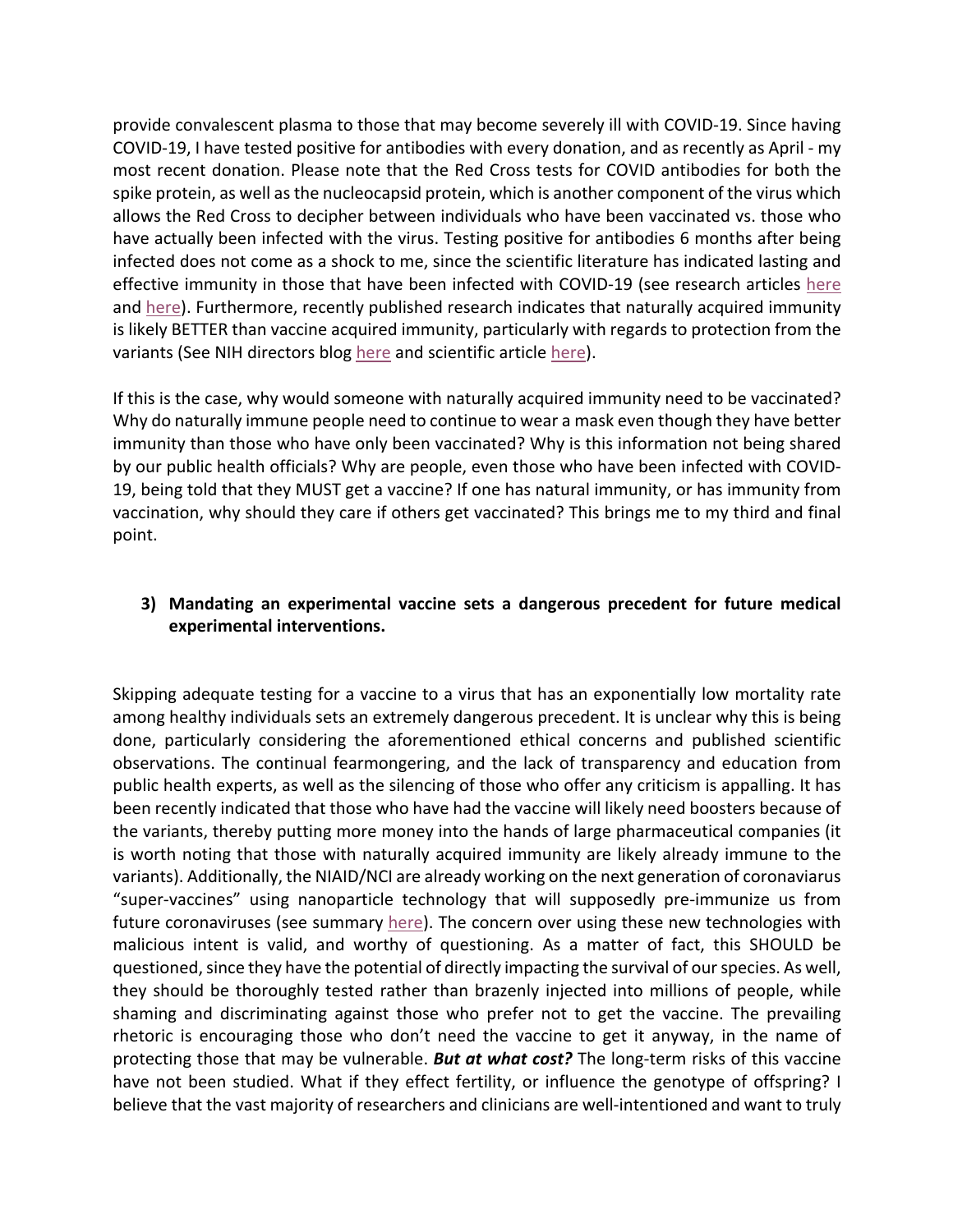do what's best. However, there's a reason for the saying "the road to Hell is paved with good intentions." Cutting corners and skipping steps in the name of expediency has great potential to backfire, with severe and irreversible consequences.

Another consideration is that forcing vaccination among healthy individuals may actually hinder the ability to fully understand the virus and a healthy and effective immune response to the virus. As indicated above in the article by Ippolito et al. it turns out that targeting the RBD portion of the spike protein for the mRNA vaccine was not the best target…OOPS! So now vaccinated people will have to get a "booster" with updates to the mRNA profile, which will be modeled after the immune response of healthy individuals infected with the virus? How many more "updates" will people have to get to their vaccination as more is discovered? And what are the long-term consequences of these "updates"? Our bodies are not computers that can just be haphazardly updated.

I also believe that fast-tracking this vaccine technology opens the doors for a slippery slope into rushing unethical experimentation on other, more advanced technologies. For example, take CRISPR. This technology is currently being explored for the treatment of a multitude of diseases and involves directly editing a person's genome to disable the expression of specific genes. There is great promise with this technology in the treatment of some horrible diseases, but it is still riddled with unintended consequences. It is also unclear what the long-term consequences will be, particularly regarding genetic impacts on offspring. Here is a description of CRISPR technology : https://www.youtube.com/watch?v=6tw\_JVz\_IEc I only bring this up because it represents the future of disease treatment. It is a new wave of technology involving genetic engineering and needs to be approached with a high degree of caution. The COVID vaccine seems to be a first step towards making genetic engineering practices mainstream. Policy-makers need to be exceptionally diligent in implementing regulations as this era of new technology is ushered in.

I want to make clear that I am not opposed to advancing technology. I believe that there is real potential with scientific advancements such as mRNA therapies and CRISPR technology. However, these need to be studied long-term over multiple generations due to the likelihood of unintended consequences. This can be done relatively quickly (i.e., a few years) using animal models. In dire situations (which COVID is *not* for most people) there is also the availability of the "Right to Try" option. For instance, the COVID-19 vaccine could be encouraged among those who are considered high-risk, since their risk of dying from the virus is likely greater than adverse outcomes of the experimental vaccine. However, for relatively young, healthy people, there is absolutely no reason to use an experimental vaccine since the risk of dying or suffering debilitating disease from the virus is so infinitesimally low.

### *In closing*

Isn't it interesting how so many people were against "Big-Pharma" before the pandemic, and now so many people practically worship it? Isn't it also interesting that those who are making the prevailing policies are also heavily involved in the development of these vaccines and technologies? Furthermore, they want to strip back the safeguards designed to protect